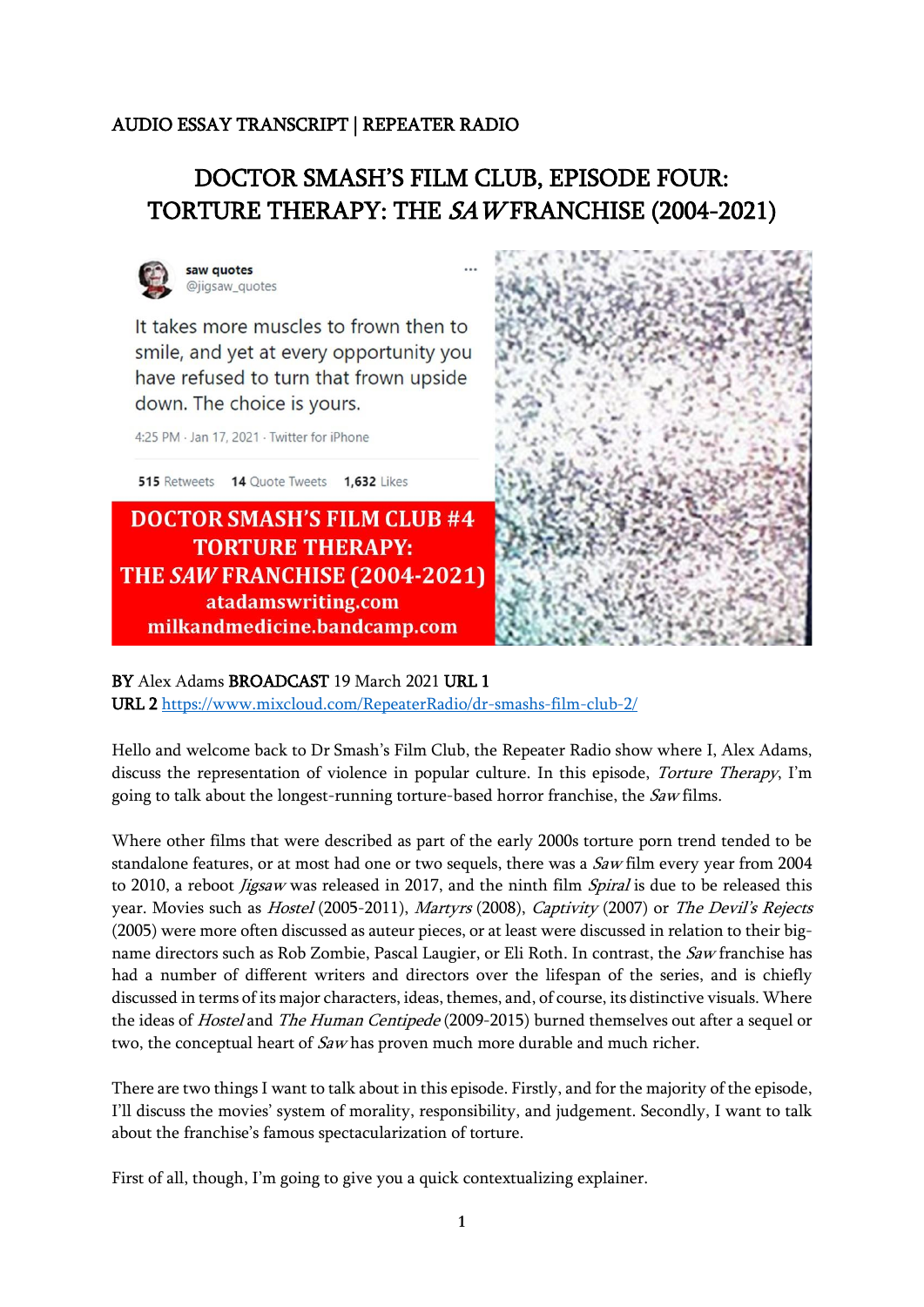The premise of Saw is fairly simple. A serial killer called John Kramer captures his victims and puts them in life-threatening torture traps where they are forced to do terrible things, typically selfmutilation or murder, in order to survive the traps. Kramer acquires his nickname Jigsaw because he cuts the shape of a jigsaw piece out of the skin of each of his victims, a symbolic gesture meant to make the moral point that each of his victims has a vital piece of the human puzzle missing. That is, the movies repeatedly pose one central question in increasingly gory ways. What will it take for you to recognize the value of your life?

In terms of genre, the franchise is a synthesis of body horror and police procedural thriller. At the same time as Jigsaw's various traps form a major part of the narrative, so too does the police investigation into them, focusing mainly on the various figures who continue Jigsaw's work after his death. Jigsaw dies at the end of  $Saw 3 (2006)$ , and the following five films refocus and complicate the narrative, adding layers of retrospective detail, recontextualising flashback, and triple-agent sophistication. So the series is propelled on the one hand by an increasingly elaborate, noir-esque thriller narrative, filled with subterfuge and conspiracy, and on the other hand by the gruesome body horror set pieces for which it is perhaps better known. The series uses a great deal of intertextual references to ideas-driven high-concept thrillers such as *Mad Max* (1979) and *Se7en* (1995) and to torture horror classics such as *Hellraiser* (1987) and Edgar Allen Poe's The Pit and the Pendulum (1842).<sup>1</sup> Given its focus on games, though, perhaps its best to describe it as a little like a very complicated game of Cluedo intercut with particularly gross tasks from the Crystal Maze.

> The newspapers started calling him the Jigsaw killer. Actually, technically speaking, he's not really a murderer. He never killed anyone. He finds ways for his victims to kill themselves.

Most people are so ungrateful to be alive. But not you. Not anymore.

The central organising principle of *Saw* is its repeated use of scenarios which are essentially cruel versions of 'would you rather' games. When I was a kitchen porter working quiet January lunchtime shifts with a bunch of bored chefs, we would ask one another revolting and stupid questions to pass the time, gross-out decisions like would you rather eat a solid poo or drink a liquid poo. In some ways, the questions that Saw asks are not so different. Would you rather cut your own eye out or have your head crushed? Would you rather starve to death in a dark room or cut your own foot off?

These visceral scenes, and the many others like them, are positioned as dark tests of their victim's humanity and their will to live. They draw on thought experiments drawn from utilitarian philosophy, like the trolley problem and the ticking bomb scenario, which are formal attempts to reckon with the moral problem of competing evils in an unjust world. Just as the trolley problem asks whether we should sacrifice one person to save the lives of many, or the ticking bomb scenario asks whether we should torture one person to save many others from certain death, the Saw films ask whether you would rather have your limbs ripped off or your eyes gouged out, or whether you would prefer to crush your hands or be sliced in half.

<sup>1</sup> Poe's short story was originally published in 1842, and was filmed in 1961, 1991, and 2009.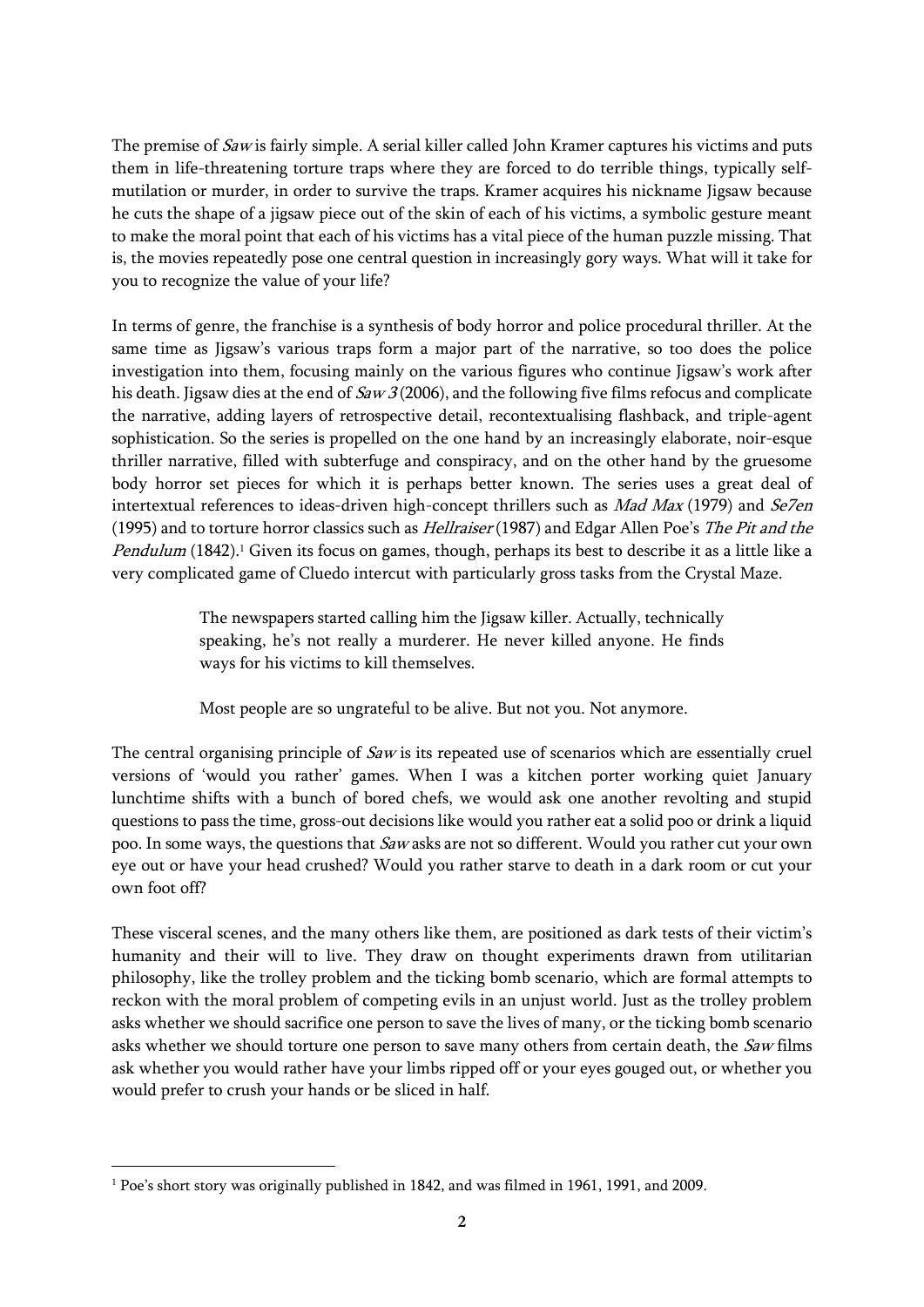For me there is always something essentially ridiculous about these situations. Most of all they remind me of dumb bored boys trying to outgross each other in the middle of a quiet shift.

What gives these traps their force in  $Saw$ , though, is that these elaborate and deadly games are intended to demonstrate, or serve as examples of, a punitive system of morality. Jigsaw always claims that he doesn't want to kill anybody, that he would rather people survive his traps and learn from the experience of being placed in imminent mortal danger.

People should be grateful to be alive, Jigsaw thinks. He has learned the value of life from his cancer diagnosis and a botched suicide attempt, he says in  $Saw 2 (2005)$ , and this hard-won realization of the value of life itself has forced him to dedicate his life to sharing this insight with others through the medium of torture. His victims don't realize what a gift life is, he thinks, and have squandered their advantages. Jigsaw intends to teach his captives the value of their lives through the morally instructive process of torturing them to death.

In Saw 2, he describes his traps as a way of "testing the fabric of human nature". In Saw 4 (2007), he wants to help people cherish their lives. Saw 5 (2008) positions his traps as a form of rehabilitation or moral reform. *Jigsaw*, the eighth film, even shows the survival of Jigsaw's traps as a form of confessional self-help, even enlightenment, in which the victims are forced to accept responsibility for who they are as a form of self-improvement. This means that the films are characterized by quite jarring juxtapositions of extremely gory and sadistic cruelty with selfrighteously sentimental moralizing.

Corey Robin, in his excellent and wide-ranging examination of conservatism The Reactionary Mind (2018), writes that this approach to violence as a revelation of the nature of the world has a long history in conservative philosophy and politics. Tracing this theory of violence as a form of enlightenment to Edmund Burke's writing on the sublime, Corey Robin argues that for conservatives "violence […] is one of the experiences in life that makes us feel the most alive", that "if the self is to survive and flourish it must be aroused by an experience more vital and bracing than pleasure or enjoyment", that "pain and danger are generative experiences of the self," and finally that "the savage swing from being to nothingness makes for the most intense experience of selfhood."<sup>2</sup> From Burke, through Nietzsche, and on to Presidents Bush and Trump, Robin argues, conservative philosophers and thinkers have articulated this conception of violence as a means of galvanizing self-knowledge, as generative of a particular form of self-aware and morally virtuous subjectivity. We can add Jigsaw to this list of philosophers.

Jigsaw is a punitive patriarchal moral absolutist for whom the punishment should fit the crime. In [an interview with](https://www.vulture.com/2009/10/tobin_bell.html) *Vulture*, Tobin Bell, the actor who plays Jigsaw, compares the serial killer character to King Lear and states that the character's motivation is "Basically, he thinks the world is going to hell in a handbasket, mainly because it used to be survival of the fittest and it's now become survival of the mediocre."  $Saw$  is organized around a conservative philosophical and political position in which violence is a way of weeding out those who deserve to live from the crowd of the unworthy. Centrally, torture in  $Saw$  is an effective form of moral pedagogy which

<sup>&</sup>lt;sup>2</sup> Corey Robin, *The Reactionary Mind: Conservatism from Edmund Burke to Donald Trump*, second edition (Oxford University Press, 2018), pp. 60-66.

<sup>&</sup>lt;sup>3</sup> Mark Graham, "Saw VI's Tobin Bell on Torture Porn and the Barren Frontier of the Jigsaw Killer", Vulture (10/22/2009): https://www.vulture.com/2009/10/tobin\_bell.html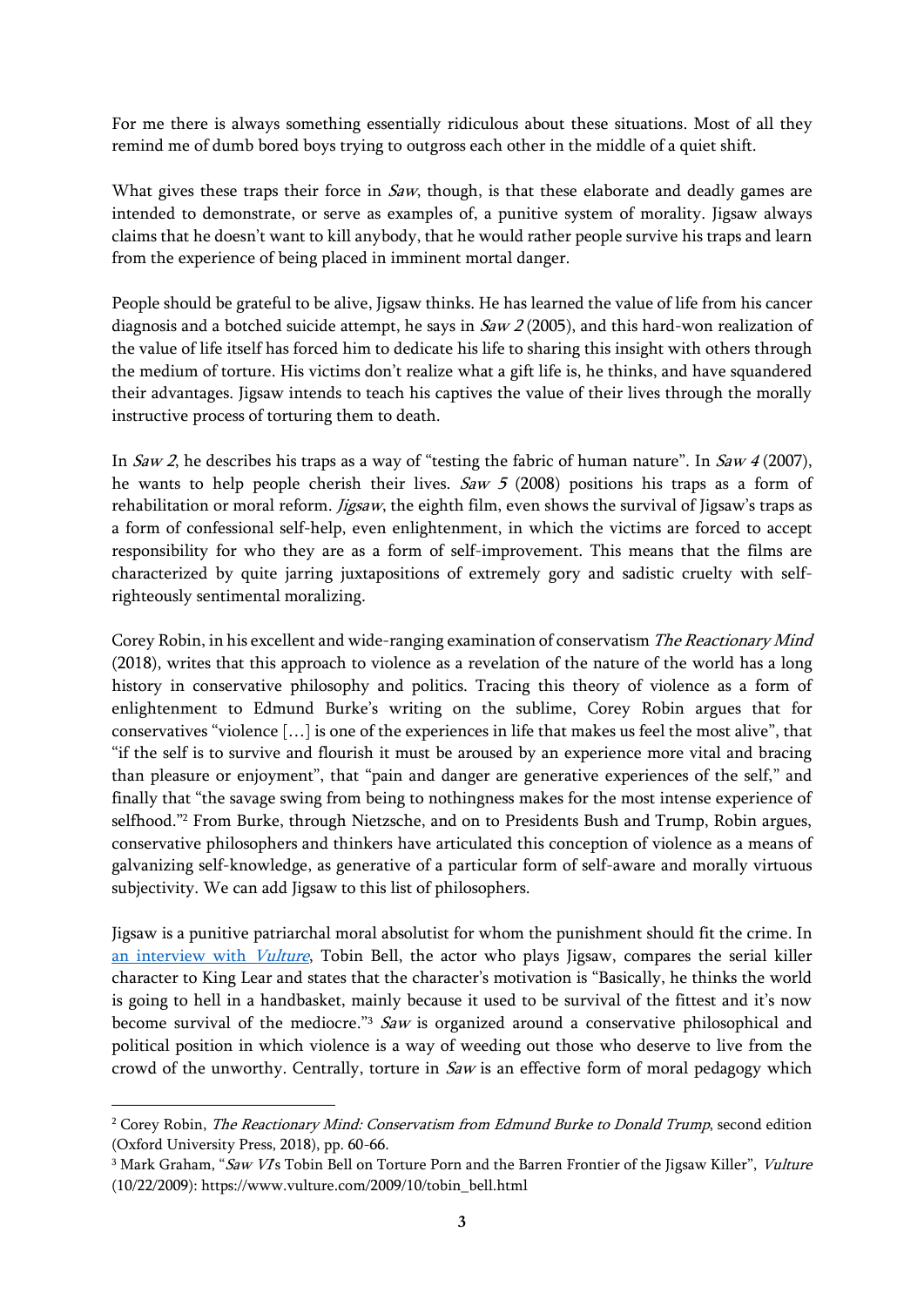helps people realize that they are the one person who can solve their own problems through a deliberate act of will.

Interestingly, Jigsaw repeatedly claims that he is not a murderer, that he has never killed anybody, and that all he does is give people a choice, or an opportunity to live a better life. That is,  $Saw$  is organized around the conservative doctrine of individual choice. If Jigsaw's victims simply choose to survive, choose to save themselves, if they want it enough, then they will be able to triumph. This is a narrative literalization, of course, of a nasty conservative commonplace: if we just choose to get better, we will no longer be subject to our problems. Why don't drug users simply choose not to be addicted to drugs? Why don't people in failing marriages just work harder to love one another? Why don't criminals just get a proper job? There's an excellent satirical twitter account called Saw Quotes which pokes fun at Saw, and one of their tweets is particularly funny about this aspect of Saw. "It takes more muscles to frown than to smile, yet at every opportunity you have refused to <u>[turn that frown upside down.](https://twitter.com/jigsaw_quotes/status/1350841694355288064)</u>"4 I think the reason that this tweet made me laugh so much is that it actually gets to the heart of what *Saw* really says. If everyone would just live, laugh, and love, then Jigsaw would not have to put anybody in a trap.





To speak more seriously, in Saw the individual in the trap is responsible for and defined by the personal moral failing that Jigsaw has identified, even if they have paid for it through jail time or some other penalty, and the only way they can truly absolve themselves of their sins is to be violently converted by one of Jigsaw's malicious traps. People with problems are described as having not simply invited their difficulties but in fact having chosen them deliberately; they can only be reformed through sustained, extreme, and abject suffering. In this way, victims are shown as not only deserving of but in fact responsible for their own torture, and killing in the most gruesome and sadistic ways imaginable has a moral rationale.

Jigsaw works to realize a sort of callous, narcissistic, ultra-conservative, individualist, vigilante justice. And yet Jigsaw never works alone. By the end of  $Saw 4$  we know that Jigsaw had at least two major accomplices, to say nothing of the many people he forcibly involved in the execution of other people's traps. He recruits his many collaborators through torture and uses them to further realize his violent philosophical project. Jigsaw's punitive moral instruction about the value of individual responsibility is, then, simultaneously an ultra-organized, collectivized project, a kind of

<sup>4</sup> @jigsaw\_quotes, posted 17/1/2021. https://twitter.com/jigsaw\_quotes/status/1350841694355288064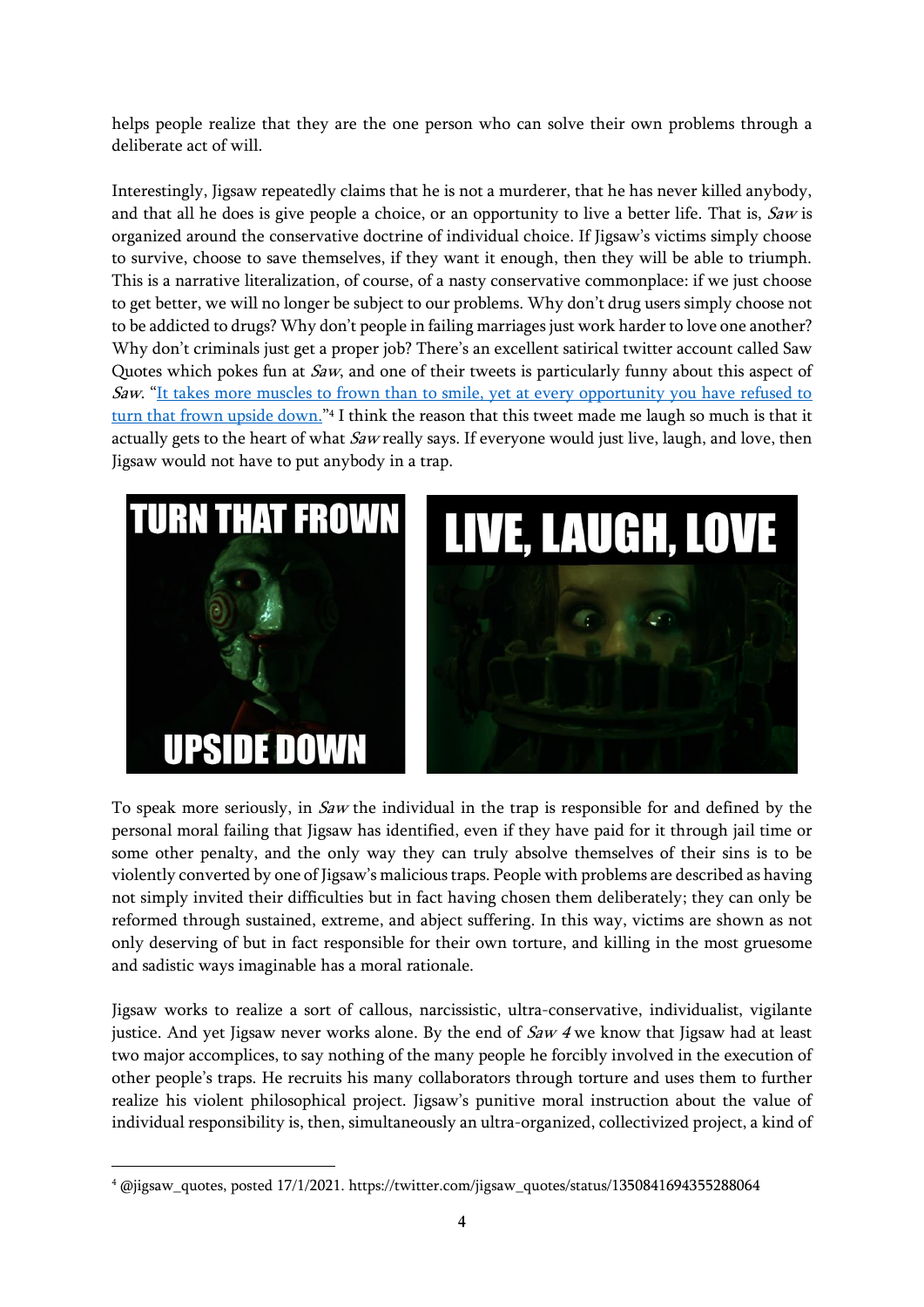parallel criminal justice system which indicts people for moral failings and which sentences them to extraordinarily extreme punishments. This is a clip from a documentary about  $Saw 2$ , where the production team share their insights into Jigsaw's motives.<sup>5</sup>

> It was eight characters in the house and we decided there needed to be eight traps where each character had their own individual trap, referencing their crime that they had basically committed against humanity, or the thing which made them not appreciate their life.

It's very much like Saw one where there is a morality that Jigsaw feels.

Salvation if you earn it.

And he feels that they have crossed his border of morality.

He's killing these people that don't appreciate how good they have it in life, as most people in America don't realize.

How much pain, how much blood will you spill in order to save yourself?

If they're really smart and clever and they want to live there is a way out.

He's testing us, he wants us to survive this.

By being in a situation where they have to fight for their survival, then they might appreciate their life. And that's where Jigsaw's kind of coming from.

Of course, if we look at the political and historical conditions in which these films are made, this gleeful punitivity feels fairly easy to explain. The United States is after all the biggest incarcerator in human history, with a prison system that routinely brutalizes prisoners, and in the years after 9/11 the Bush Administration instituted an international archipelago of torture dungeons as part of its global forever war. Mainstream American culture has long been saturated with carcerality and coercion, and the trend for increased extremity in post-9/11 horror has been associated with these real-world political developments by many scholars and writers.

It is not simply extreme horror, though, that exhibits this turn towards the torturous. Lots of popular cultural forms became self-consciously tougher, harder, in the wake of 9/11, from the grimdark fantasy of Game of Thrones (2011-2019), through the multiple gritty reimaginings of previously light-hearted comic book franchises like Batman, and to the muscular torture-happy counterterrorism soap opera <sup>24</sup>. Even the James Bond team swapped out the hyper-camp Cool Britannia swashbuckling of the Pierce Brosnan era in favour of the sleeker, meaner aesthetic of the Daniel Craig movies. Horror scholar Aaron Michael Kerner observes that this period gave rise to a distinctive kind of dark hero. No longer simply anti-heroes, the central figures of many of these cultural productions are what Kerner calls 'pro(an)tagonists', figures like Jack Bauer, Jigsaw or the serial cop Dexter, who are violent murderers and torturers but who also occupy a slippery position

<sup>&</sup>lt;sup>5</sup> "Jigsaw's Game", a DVD special feature on *Saw 2.*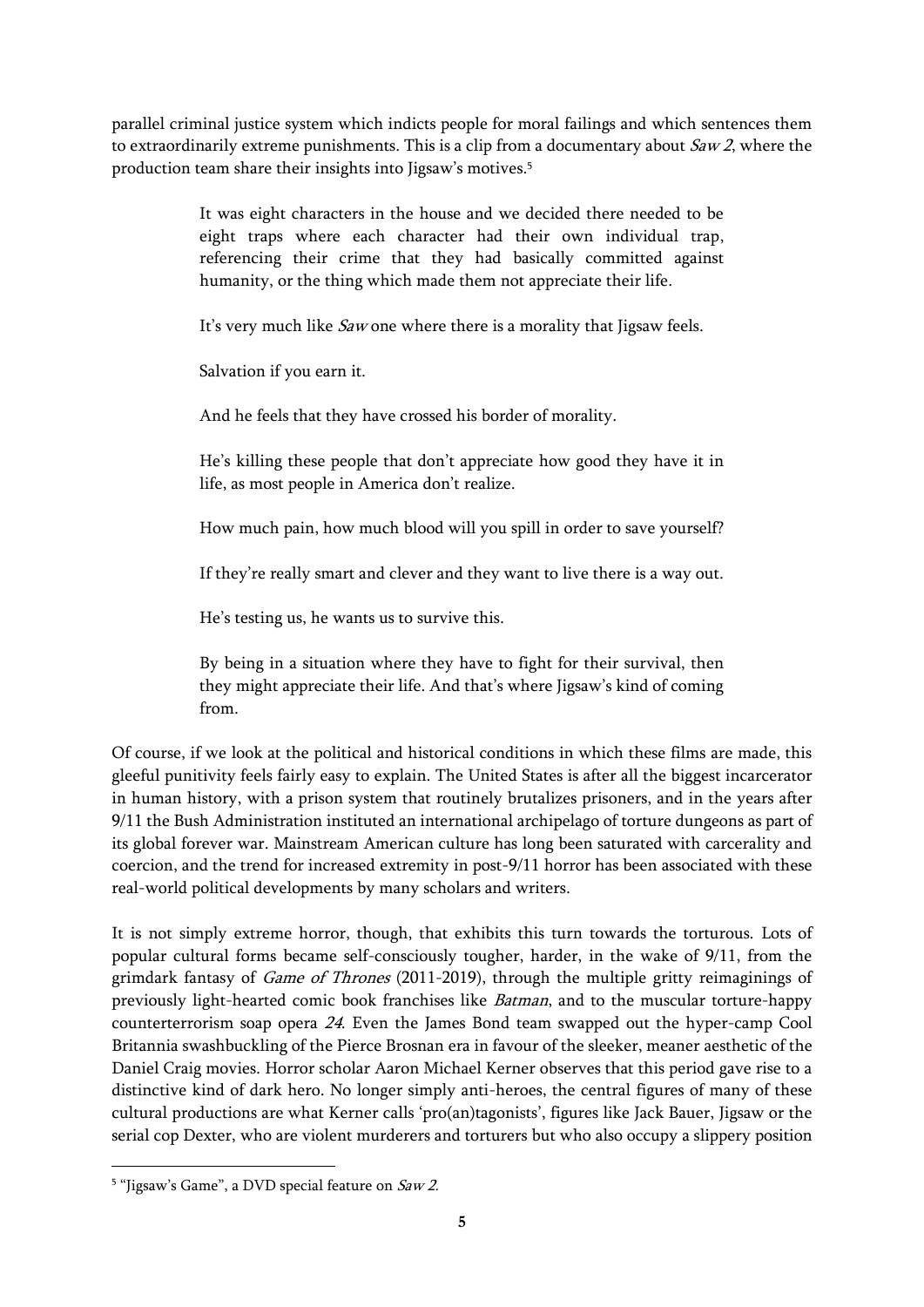in their respective narratives, at once ferociously and intimidatingly lethal and figures of sympathetic identification.<sup>6</sup>

I don't have much to add here, as this materialist argument seems to me to be basically persuasive. What is particularly notable about this escalation in post-9/11 punitive ideology is that it needs to argue, as a foundational pillar of its philosophy, that the existing US justice system is too lenient. Any justice system that lets murderers back out on the streets – that doesn't serve justice once and for all with a terrible and irreversible finality – cannot be fit for purpose. According to the logic of  $Saw$ , the innocent can only be protected with the infliction of spectacular violence upon anyone who transgresses in even the most minor manner.

In her landmark study of gender in contemporary horror films Men, Women and Chain Saws (2015 [1993]), Carol J. Clover argues that the 1980s slasher genre articulates cautionary conservative narratives about the punishment in store for young people who undermine traditional family values by taking drugs and having pre-marital sex. "Postcoital death, above all when the circumstances are illicit, is a staple of the genre", 7 she writes. Naturally, these films also titillate the audience with the vices they warn against, particularly with relation to female nudity.

Saw has a very similar moral approach, yet broader in scope and meaner in execution. It is no longer partying teenagers who get slaughtered as a punishment for fingering and spliffs – in  $Saw$  it is selfharmers who get encased in razor wire for attention-seeking, or welfare cheats who get burned to death for exploiting the system, or doctors who are forced to conduct amateur brain surgery because they don't get on with their spouse. In the first film, protagonist Adam's crime is that he doesn't see his family, and many of Jigsaw's other victims are drug addicts, people with mental health problems, adulterers, and petty criminals. Part of Jigsaw's plan, therefore, is less about punishing obvious sexual transgressions than it is about a wholesale enforcement of traditional conservative values. Rather than punishing naughty teenagers for their hanky-panky, Jigsaw tortures his victims into respecting an entire moral code structured around heterosexual matrimony, traditional family structures, and sobriety. Despite being represented as motivated by a restorative morality, the philosophy of Jigsaw's traps is transparently, unforgivingly cruel, underpinned by the idiotic and ignorant idea that bullying, coercion, and maintaining traditional values can be effective means of solving the complex problems associated with mental illness or interpersonal relationships.

In his Brief History of Neoliberalism (2005), David Harvey writes that "neoliberal theory conveniently holds that unemployment is always voluntary."<sup>8</sup> For neoliberal economists, he writes, unemployment is solely the responsibility of the individual labourer, who if released from employment by their boss is always free to simply choose to work in another place, under different conditions, and at any time or place of their own preference.

Likewise, in true Tory style, Jigsaw's glib and anti-compassionate one-size-fits-all solution to systematic social problems is the embrace of personal responsibility. His philosophical diagnosis is that the world is a sewer full of the damned, and his solution is that the way to live a good life is

<sup>6</sup> Aaron Michael Kerner, Torture Porn in the Wake of 9/11: Horror, Exploitation, and the Cinema of Sensation (Rutgers University Press, 2015), p. 77.

<sup>&</sup>lt;sup>7</sup> Carol J. Clover, Men, Women and Chain Saws: Gender in the Modern Horror Film (Princeton University Press, 2015 [1993]), p. 33.

<sup>8</sup> David Harvey, A Brief History of Neoliberalism (Oxford University Press, 2005), p. 53.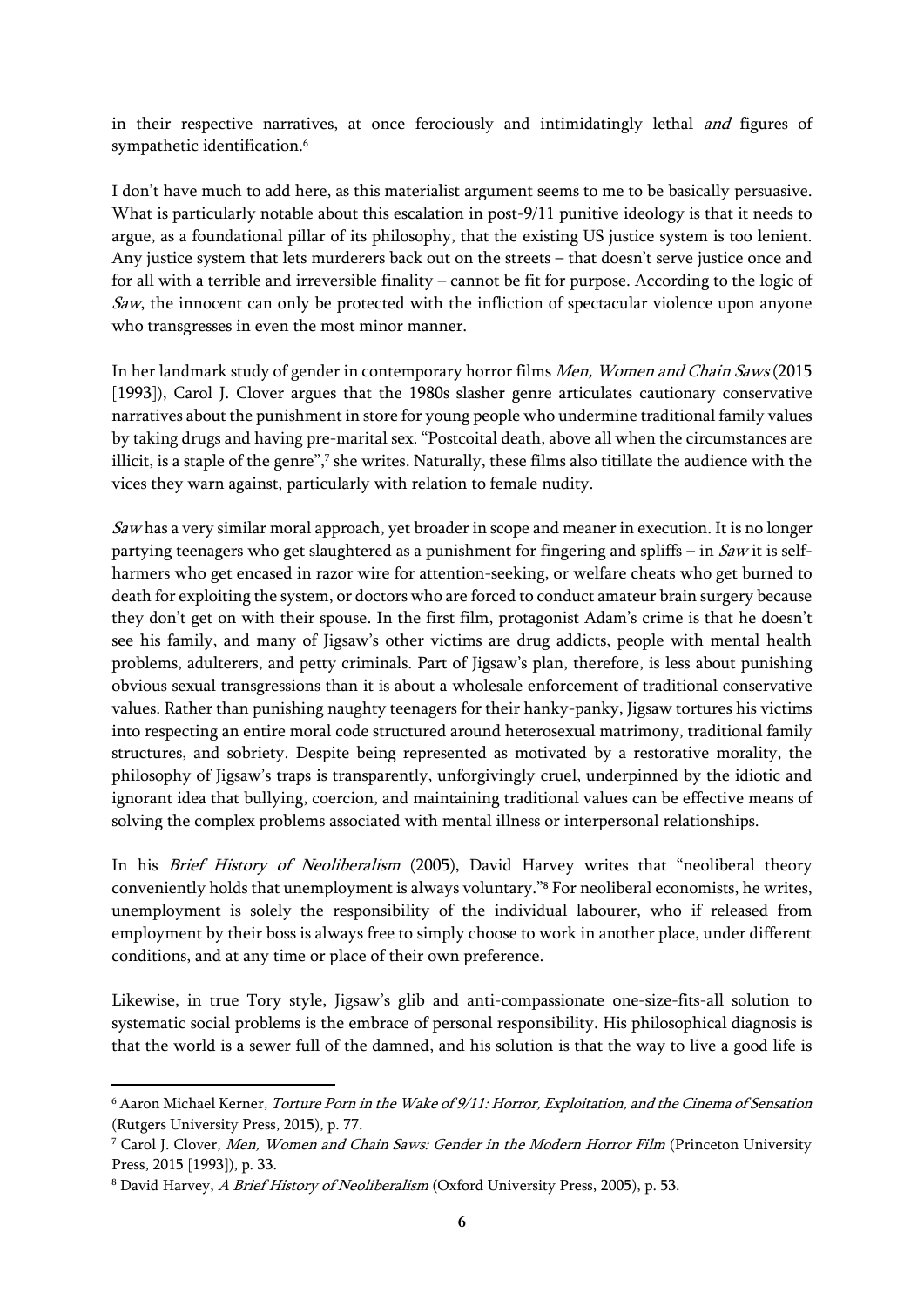for us as individuals to accept responsibility for our failings and, despite his driving insight into the total corruption of humanity and the fundamental darkness of human nature, we are expected to fully recognize how beautiful life is and how unnecessary our suffering is should we only make the choice to feel better. If his victims were only to pull themselves up by their bootstraps, Jigsaw would have no work to do.

> Experience is a harsh teacher. First comes the test, second comes the lesson.

Torture in Saw also has a relationship with 'truth'. Torture and other extreme situations show us who we really are – they allow the truth to come out. Selfhood is born, for conservatives, of triumph over adversity, and so it is in Saw. When Jigsaw's test subjects endure one of his traps, they experience a radical reconfiguration of being, such that their old sinful self is destroyed and a new, virtuous, and grateful self is born of the struggle.

The serial nature of the films is also interesting in this respect. For the Saw films are extraordinarily faithful to their formula, to the rules of their game, to the extent that the many, many, microscopically innovative variations on the one central idea recall Adorno and Horkheimer's claim, in their classic 1944 work Dialectic of Enlightenment, that mass-produced cultural products are "like Yale locks, whose only difference can be measured in fractions of millimetres."<sup>9</sup>

Like other long-running horror franchises, such as *Friday the 13<sup>th</sup>* (1980-2009), *Halloween* (1978-2022) and Nightmare on Elm Street (1984-2010), one of the presuppositions underlying Saw is that 'evil never dies'. Like Jason Vorhees, Michael Myers or Freddy Krueger, Jigsaw lives forever. This is more, however, than just a franchise boosting convenience. It is an ontological claim about the nature of reality, the permanence of evil and the continuous necessity of violent justice. If evil is permanent, if, that is, the world is irretrievably fallen, then human nature will always make Jigsaw's interventions necessary. The political and philosophical position articulated by the movies, if permanent, is natural and real – and is thereby given a sort of truth value.

> Hello and welcome. From birth you've all been given the advantages of few others. Yet through poor moral decisions, you've used these advantages to selfishly further only yourselves at the expense of others. Well today, this singular way of thinking will be put to the test.

In my first episode of *Doctor Smash's Film Club* which was about *Hostel*, I used the debate around the work of the Marquis de Sade to think about what political work is being done by some extreme horror films. To summarize and recap, Sade's work fuses extreme pornography and indefensible philosophy, with many of his libertine characters delivering extended, furious, haranguing speeches crammed with blasphemy, misogyny, and enthusiastic justifications for rape, torture, murder, and child abuse. Sade's novels have attracted a scholarly debate which often engages the question of whether Sade really means it, and is, thereby, endorsing the scandalous things that his characters say and do, or whether he is in fact a moralist, critiquing his aristocratic contemporaries by showing the icons of the establishment as perverts wallowing in filth.

<sup>&</sup>lt;sup>9</sup> Theodor W. Adorno & Max Horkheimer, *Dialectic of Enlightenment*, trans. John Cumming (Verso, 1997 [1944]), p. 154.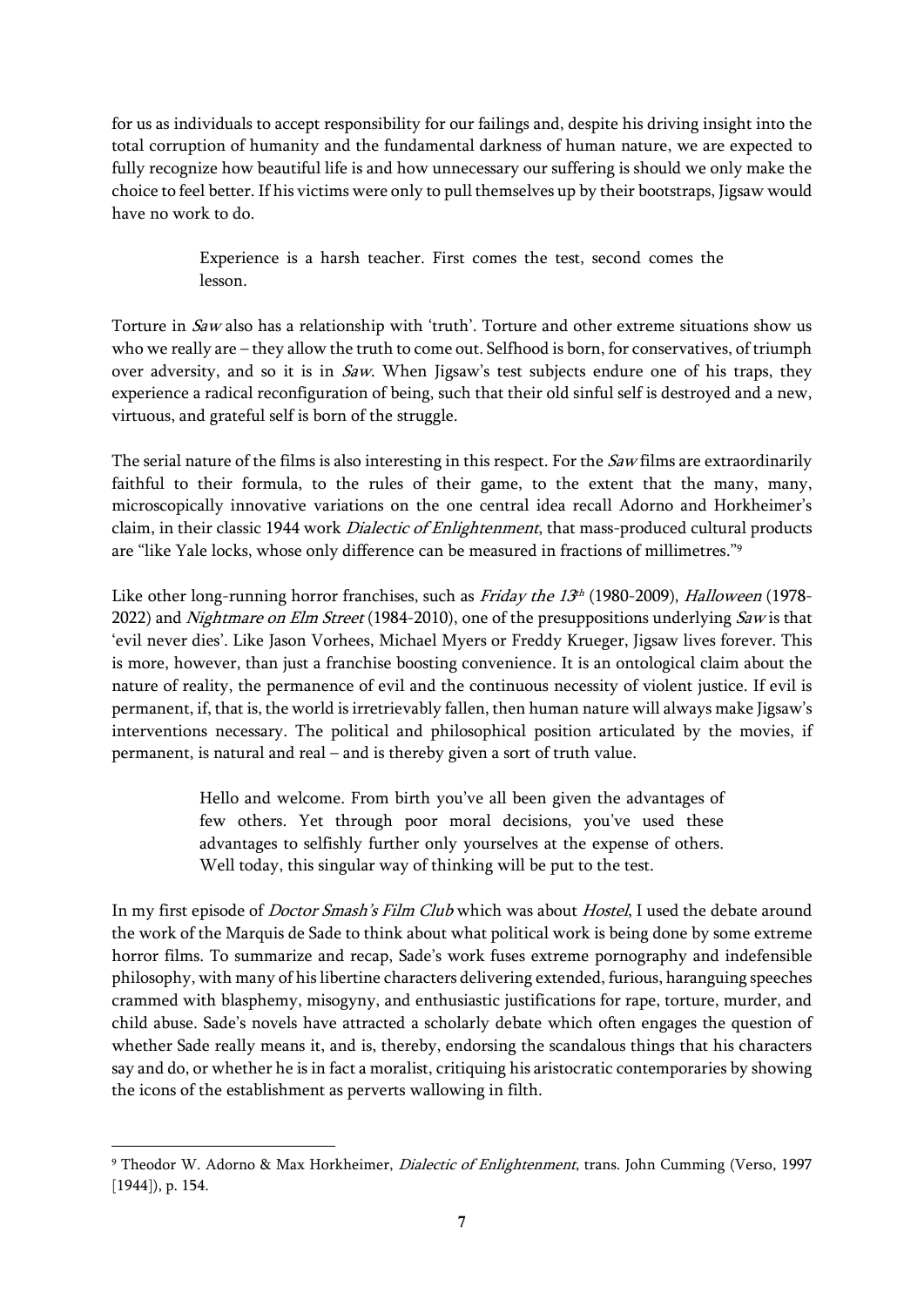This debate can shed some light on the torture porn films. Perhaps, if Sade is criticizing power by showing authority figures as depraved, then it is possible to read  $Saw$  as a critique of the powerful, showing them getting what they deserve. Saw 6 (2009) in particular could attract a reading like this, because in it the employees of Jigsaw's health insurance company who failed to authorize potentially life-saving treatment are the ones who are subjected to the torture traps. We could see this movie as an attempt to hold the powerful to account and to make an argument for socialized healthcare. But on closer examination, Jigsaw does not hold the system to account, only the individuals who work within it. He does not condemn the system, merely the people who worked within its confines. More broadly, too, the victims in  $Saw$  tend not to be powerful people, and more often are vulnerable people, such as addicts, sex workers, and the mentally unwell. What's more, they are shown as morally deficient sinners whose suffering is a result of their own moral failures and who deserve the horrific ends they meet.

A different reading of Sade's work is that his pornographic screeds are a particularly subtle engagement with Enlightenment philosophy. Though he had a coherent philosophical programme, Sade is perhaps most constructively understood not as a philosopher but rather as a provocateur who pushed the materialist metaphysics and rationalist principles of the eighteenth-century philosophical revolution in France to their most scandalous – yet logical – extremes, problematizing them indelibly in the process.

The Enlightenment, a philosophical moment which in many ways remains with us, was a moment in which religious, political and social certainties were critiqued as historically contingent rather than timelessly universal. This had far-reaching consequences for all aspects of life: economics, politics, power, metaphysics, and, for Sade, sexuality. Sade's distinction, philosophically speaking, is to take this line of materialist argument to its extreme, or as Sade scholar David Coward writes, Sade's "originality lies rather in pushing the ethical implications of materialism to their logical conclusion."<sup>10</sup> By drawing out – repeatedly and explicitly – the logical end point of a universe stripped of the fallible moral guidance of Christianity, Sade shows us the nihilistic and murderous potentialities that were enabled by the intellectual, moral and political upheavals of the Enlightenment, in particular those represented by rationalism, materialism, and free-thinking. For Sade, all moral authority is man-made, and thereby illegitimate by nature. From here, it follows that nothing is wrong, not even cannibalism, murder, or sexual slavery.

Perhaps, like Sade, Jigsaw's creators are showing the perverse potentialities inherent in neoliberal reasoning. If individual choice really is the sole source of agency in the world, and if violence really is the best way to achieve self-consciousness, then doesn't it make sense for us all to torture one another into moral awareness? If it can help someone, shouldn't we torture them?

But while this is a plausible, if generous, reading of Sade, it is a ridiculous reading of Saw. Jigsaw is represented as cold and harsh, but ultimately he's represented as sympathetic, as right, and as vindicated by his actions. He is the protagonist, but he is not the villain, and his use of torture as rehabilitative political therapy is repeatedly shown as effective.

<sup>&</sup>lt;sup>10</sup> David Coward, "Introduction". In: Marquis de Sade, The Misfortunes of Virtue and Other Early Tales (Oxford University press, 1992), p. xxxiii. See also David Coward, "Down With Sade?", Paragraph 23: 1 (2000), pp. 8-9.